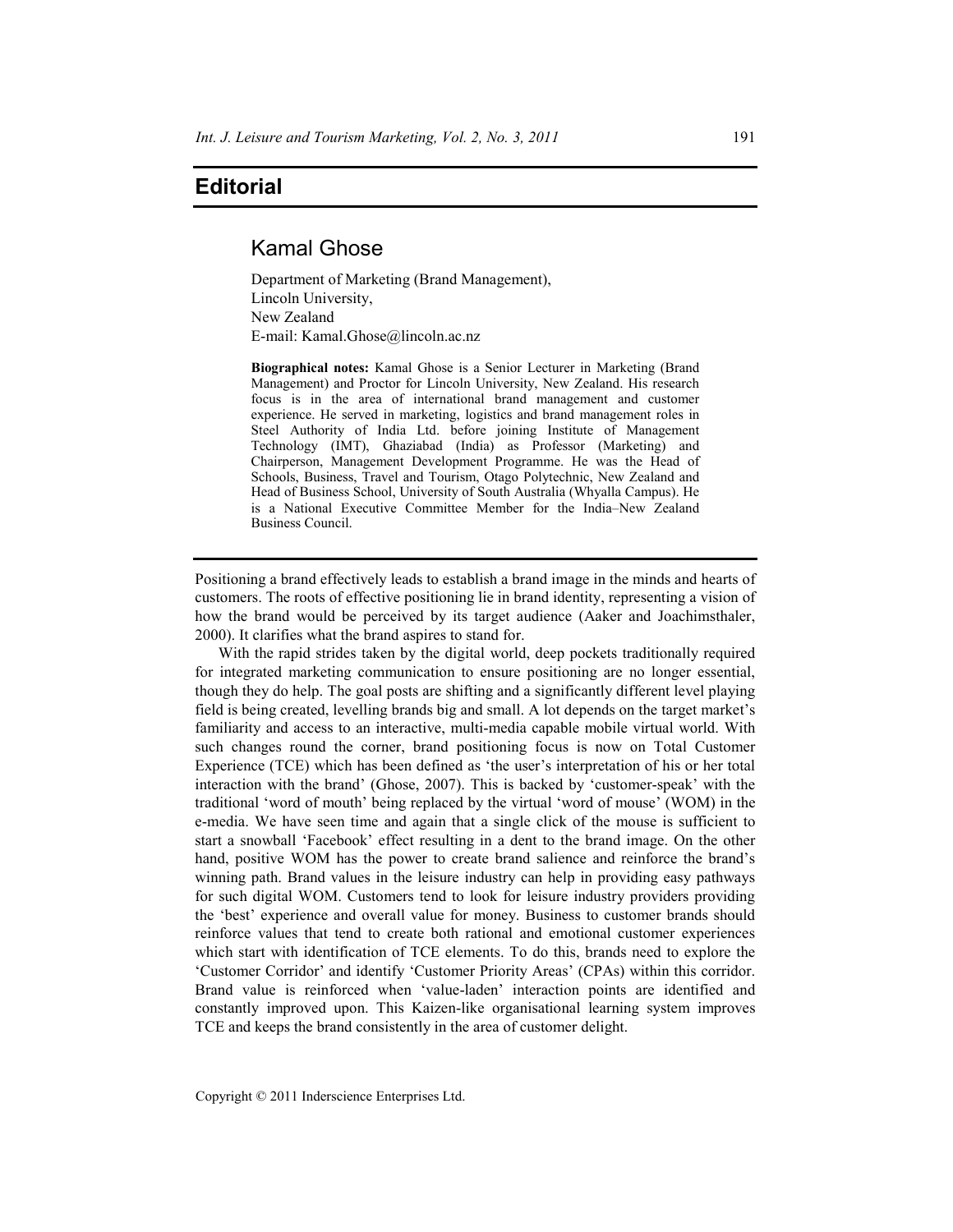### 192 *K. Ghose*

Understanding what market segments expect from their brands is another pillar for reinforcing brand values in the leisure industry. Does the brand have enough 'salience' to influence top-of-the-mind awareness and thus engage the target market segment during their decision-making process? To increase the likelihood of positive WOM, brands must simultaneously work on strengthening their Internal Brand Equity. This ensures that the brand experience provides customer delight and creates loyal customer advocates. Meyer and Schwager (2007) quote research done by Bain & Company which shows that only 8% of customers described their experience as 'superior', suggesting a big gap between the perception of the companies and their customers.

Customer Priority Areas are the key motivators compelling customers to behave as they do and social networking sites such as Facebook and LinkedIn give marketing researchers a revealing insight into such motivators. This is the new marketing philosophy that will guide brand values and help in creating sustainable competitive positioning. Brands that successfully identify the dynamic CPAs of each market segment, innovate process and products to consistently deliver on these CPAs raise the bar.

In the rapidly changing leisure industry, aligning CPAs, brand values and customer experience depends on the willingness, capability and motivation of knowledge workers. Organisational cultures that value employees and treat them as assets rather than merely as costs ensure profitable return on investments (ROI) and increased employee commitment (Pfeffer, 1998). Hosmer (2007) notes that treating employees as valued ends, rather than merely as means to organisational ends, is a vital element for effective and ethical management in organisations. 'Today branding is entering a new period where it engages not just customers and employees but all members of the enterprise of which it is a part' (Hatch and Schultz, 2008).

Reinforcing proactive brand values is based on the profit potential of market segments and all investment decisions must first consider this aspect. The five research papers in this issue come with a interesting and highly relevant variety of flavours. The first paper on wellness tourism is by Bertsch, Schobersberger, Blank and Ostermann and takes the reader through the wellness quality criteria and wellness cooperation brands. The authors explore the rapidly growing wellness industry and analyse the quality criteria of the wellness cooperation brands. They define high-level wellness in Ardell's (1977) terms as consisting of 'self-responsibility, nutritional awareness, physical fitness, stress management and environmental sensitivity'. The aim of their research was to 'investigate the differences between potential wellness guest groups regarding the importance of the quality criteria of wellness cooperation brands'. They make the reader aware of the risk of oversupply and poor quality of wellness hotels.

The second paper on destination image and destination brand by Otway, Chitan and Cornwall is a study of Grenada as a tourism destination. Tourism plays a vital role in this small country and the authors have used the adapted 7P's of tourism marketing (Rajagopal, 2011) to develop a competitive advantage. They conclude that destination branding 'is crucial because this is what differentiates one destination from another' and confirm that 'functional variables cannot be ignored if tourism is to increase its share of Grenada's GDP'.

Market orientation and business performance in the hotel industry in Germany is the focus of the third paper by Tajeddini, Remy and Pardo. Using Slater and Narver's (1994) scale of market orientation, the authors conclude that there are three subset dimensions of market orientation influence, profit goal achievement, ROI achievement and market share